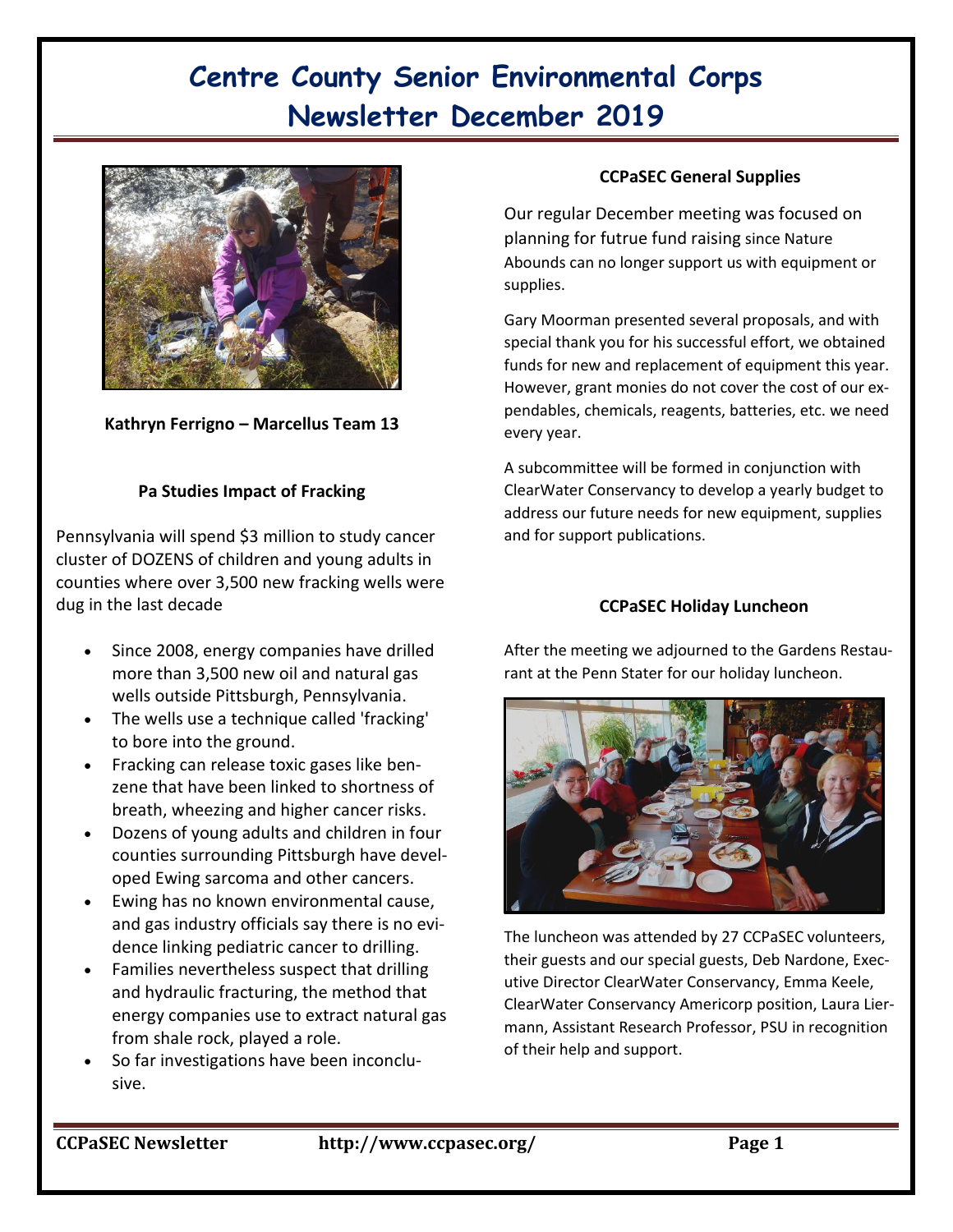# **Centre County Senior Environmental Corps Newsletter December 2019**

### **PSU staff advisors to CCPaSEC**



#### **Dr. Susan Brantley**

Dr. Susan L. Brantley was appointed to the U.S. Nuclear Waste Technical Review Board on September 25, 2012, by President Barack Obama. Dr. Brantley

is Distinguished Professor of Geosciences in the College of Earth and Mineral Sciences at Pennsylvania State University, where she also is Director of the Earth and Environmental Systems Institute.

Susan Brantley is a Shale Network steering committee member, a collaborative effort between Penn State, the University of Pittsburgh and the Consortium of Universities for the Advancement of Hydrologic Sciences Inc. (CUAHSI) to collect and analyze data on water quality in the Marcellus Shale drilling region.



### **Assistant Research Professor Laura Liermann**

Penn State University Park, Earth and Environmental Systems Institute. Laura is our PSU Laboratory contact and is in charge of all of our Marcellus water sample laboratory analyses.

#### **Lab Tests**

Our two Marcellus teams are collecting water samples on rotation from **nine** of our 24 Beech Creek Watershed sites each month.

The Penn State ICP-AES lab. measure the "geologic suite" of cations, as well as pH, and may be able to measures conductivity and alkalinity in the future. **Thank you, Laura Jean.**

## **Love those macros!**



Spring and autumn each year, we use a net and a rake or hoe to scrabble around among the rocks, mud, sticks, and plants to capture the creepy-crawlies (macro-invertebrates, 'macros') that inhabit the streams we sample. Then we sort these macros by group and count them. We're always excited to see what we've got and for many of us, these samplings are the 'funniest' part our Senior Environmental Corps volunteer time. The number of different types of macros found (the diversity) and numbers of each different type are a gauge of the quality of the stream. Not only is it fun to catch, sort, and identify the macros, it's fun to look at the results over several samplings. Usually the diversity, that is the different types of macros found, really doesn't change very much from season to season or year to year. Crayfish, stoneflies, caddisflies, mayflies, sowbugs, riffle beetles, water pennies, snails, craneflies, blackflies, midges, scuds… if you find some of these at a particular site in the spring, it is highly likely that you will find them again in the autumn and again next spring, and the next autumn, year after year. Although there are different numbers and different sizes present of each type, usually you have the same diversity. To see this in our data, go to [<http://www.ccpasec.org/index.php/data>](http://www.ccpasec.org/index.php/data) and click on one of the streams. Pick a row, which corresponds to a particular sampling date, and scroll across that row and look at the rows above and below that row. What you notice is that there are numbers in certain columns almost every time and other columns are almost always empty or have zeros. Each column is a

**CCPaSEC Newsletter http://www.ccpasec.org/ Page 2**